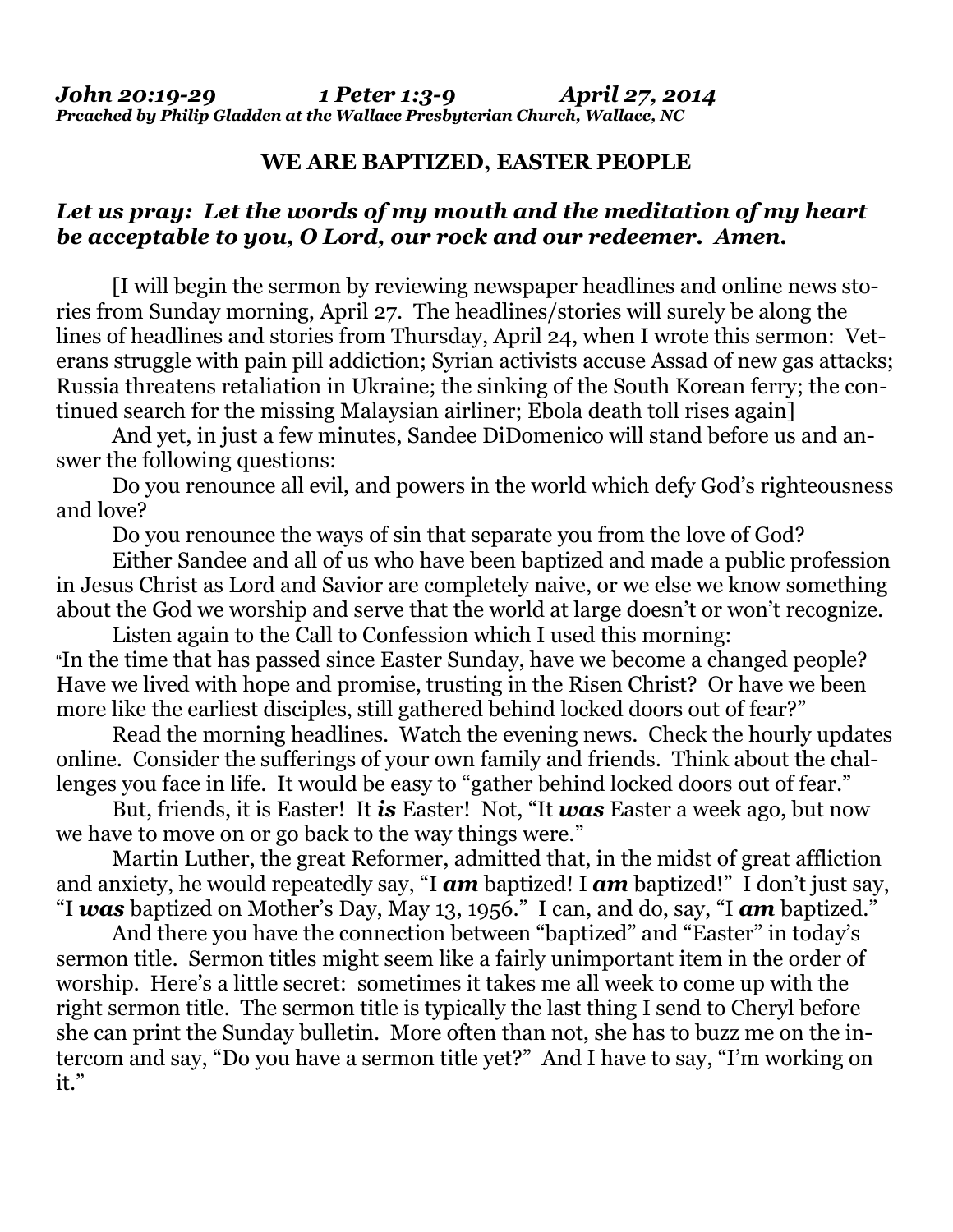When I went to our Wednesday morning Bible study, I had a list of eight possible sermon titles — none of which seemed right. As we talked about what 1 Peter 1:3-9 means for our lives as disciples of Jesus Christ, someone said she had read the comment that "We Are Easter People." Immediately I knew that was the one. However, if you'll notice in the bulletin, the sermon title was tweaked to "We Are Baptized, Easter People." In those five words, I've tried to sum up what 1 Peter 1:3-9 means for your life and mine.

When I wrote down the sermon title to give to Cheryl on Thursday morning, I couldn't decide whether or not to put a comma between "Baptized" and "Easter." That may strike you as a picky — even nerdy — detail. But there's a reason I wanted to get it right. I texted Sharon Moore and e-mailed Carol Steen and sought their grammar/ punctuation advice. Sharon reminded me of the guideline, "If you can put 'and' between the words and it makes sense, use a comma." It did, and I did. Carol consulted her copy editor, who sent back the following advice to the question, "Do you need a comma between 'baptized' and 'Easter'?: "I would say no. In this case 'Easter People' is a compound noun, and 'Baptized' is modifying that compound, so there is no comma. A comma between adjectives is supposed to indicate that the two adjectives are of 'equal importance,' which is not true in this case."

 Her last sentence, "A comma between adjectives is supposed to indicate that the two adjectives are of 'equal importance,' which is not true in this case," got my attention. When I thanked Carol in a reply e-mail, I said, "Interesting. I think I would argue that 'Baptized' and 'Easter' are both adjectives modifying 'People,' rather than 'Easter People' being a compound noun (at least for the purposes of Sunday's sermon). In the case of my sermon, 'Baptized' and 'Easter' are of equal importance (that's sort of the point of the sermon)."

The sermon title — and the intervening grammar/punctuation investigation — is meant to get at the core meaning of 1 Peter 1:3-9, which comes through in verse 3: "Blessed be the God and Father of our Lord Jesus Christ! By his great mercy he has given us a new birth into a living hope through the resurrection of Jesus Christ from the dead . . ." Listen to the key words: his great mercy; new birth; living hope; resurrection from the dead. As we come to the baptismal font with Sandee this morning, let us remember our glorious Easter celebration of a week ago. As I invite you to remember and renew your baptismal vows, let us all remember this: "We *are* baptized! We *are* Easter people!"

 A few minutes ago, I read the first two questions I will ask Sandee before she is baptized. There are five questions in all. The first two and the last two are like bookends for the central question — *the* question, which is, "Do you turn to Jesus Christ and accept him as your Lord and Savior?" Now, listen to the last two questions:

 Will you be Christ's faithful disciple, obeying his Word and showing his love, to your life's end?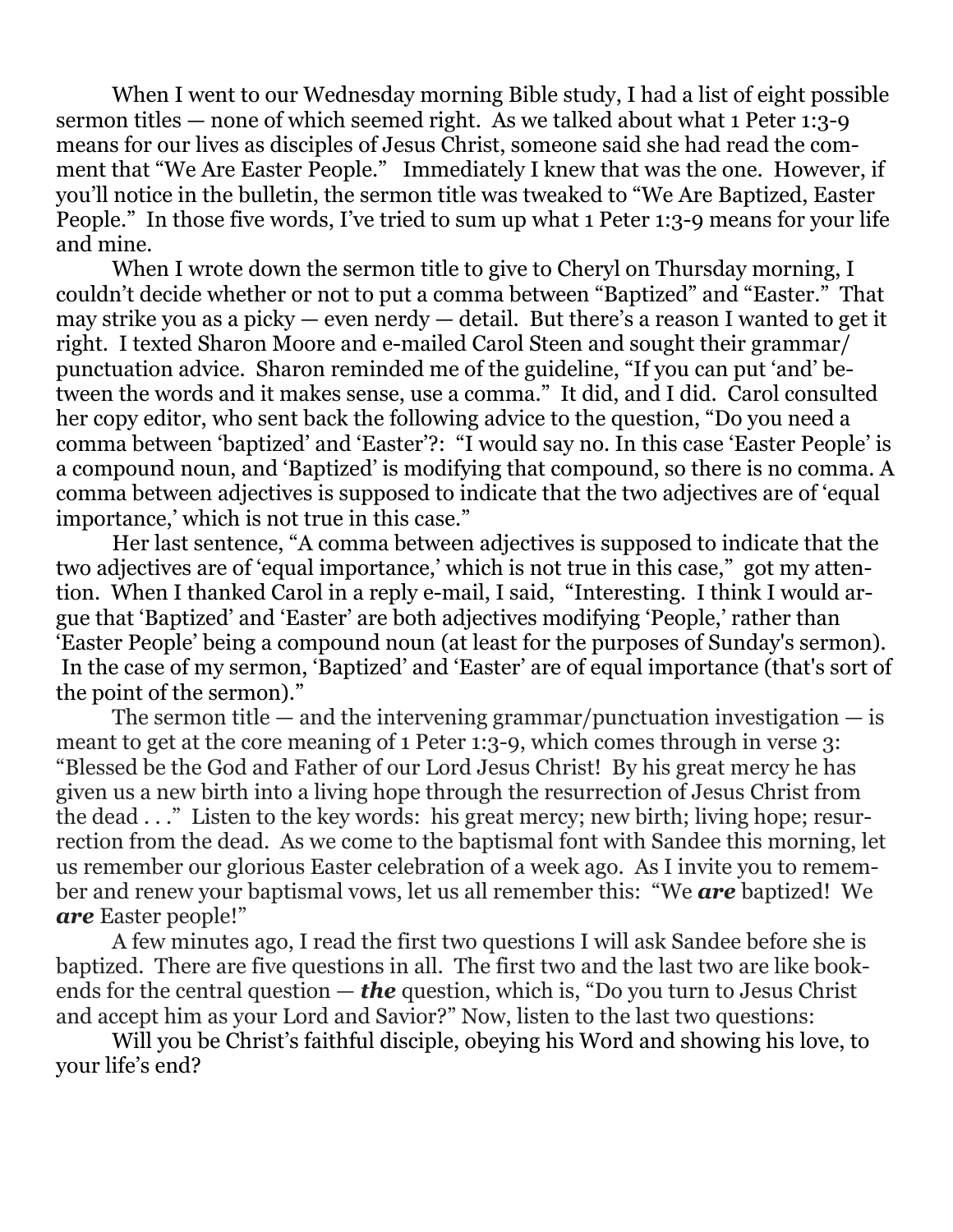Will you be a faithful member of this congregation, share in its worship and ministry through your prayers and gifts, your study and service, and so fulfill your calling to be a disciple of Jesus Christ?

 Speaking of grammar and baptism, again, Martin Luther talked about the three tenses of time in understanding the meaning of baptism for our lives as believers.

There is the past tense: God *has* given us a new birth.

There is the future tense: In the last time all *will* be revealed.

 There is the present tense: suffering various trials for a little while, (as we obey God's Word and fulfill our calling as disciples of Jesus Christ).

 Just four verses later, Peter adds one more grammatical category, the imperative, in his instructions for the Christian life: "Therefore prepare your minds for action; discipline yourselves; set all your hope on the grace that Jesus Christ will bring you when he is revealed." (1 Peter 1:13) What we celebrated last Sunday on Easter and what we celebrate today at the baptismal font are so closely tied together, they are almost one.

 Listen to the way the apostle Paul describes the meaning of baptism for our lives as followers of Jesus Christ, not *just* in the future, but *now* in the everyday world: "Do you not know that all of us who have been baptized into Christ Jesus were baptized into his death? Therefore we have been buried with him by baptism into death, so that, just as Christ was raised from the dead by the glory of the Father, so we too might walk in newness of life. For if we have been united with him in a death like his, we will certainly be united with him in a resurrection like his . . . But if we have died with Christ, we believe that we will also live with him. We know that Christ, being raised from the dead, will never die again; death no longer has dominion over him. The death he died, he died to sin, once for all; but the life he lives, he lives to God. So you also must consider yourselves dead to sin and alive to God in Christ Jesus." (Romans 6:3-5, 8-11)

 Let's go back to the headlines and news stories of the day, many of which seem to challenge the core idea of "a new birth into a living hope through the resurrection of Jesus Christ from the dead." Actually, you don't need me to stand in the pulpit and read headlines to you to illustrate how difficult life can. As I look around the sanctuary, I think about the tears we have shed together over the years because of the sufferings and hard times so many of us — shouldn't I really say, *all* of us? — have gone through. Again and again, people say to me, "I don't know what I would have done if I hadn't had my faith in God and Jesus Christ." But I've also heard people say, "Where is God?" or "My faith has been shaken to its foundations" or "I'm searching in the midst of these hard times."

 Last week, I said that the Easter story is not the ending, just the beginning. We will act that out in just a few minutes, when we gather around the baptismal font, remember and renew our baptismal vows, and I put the water on Sandee's head in the name of the Father and of the Son and of the Holy Spirit. Just as the resurrection of Jesus Christ from the dead is not the end of the story, but just the beginning, so it is with our baptisms.